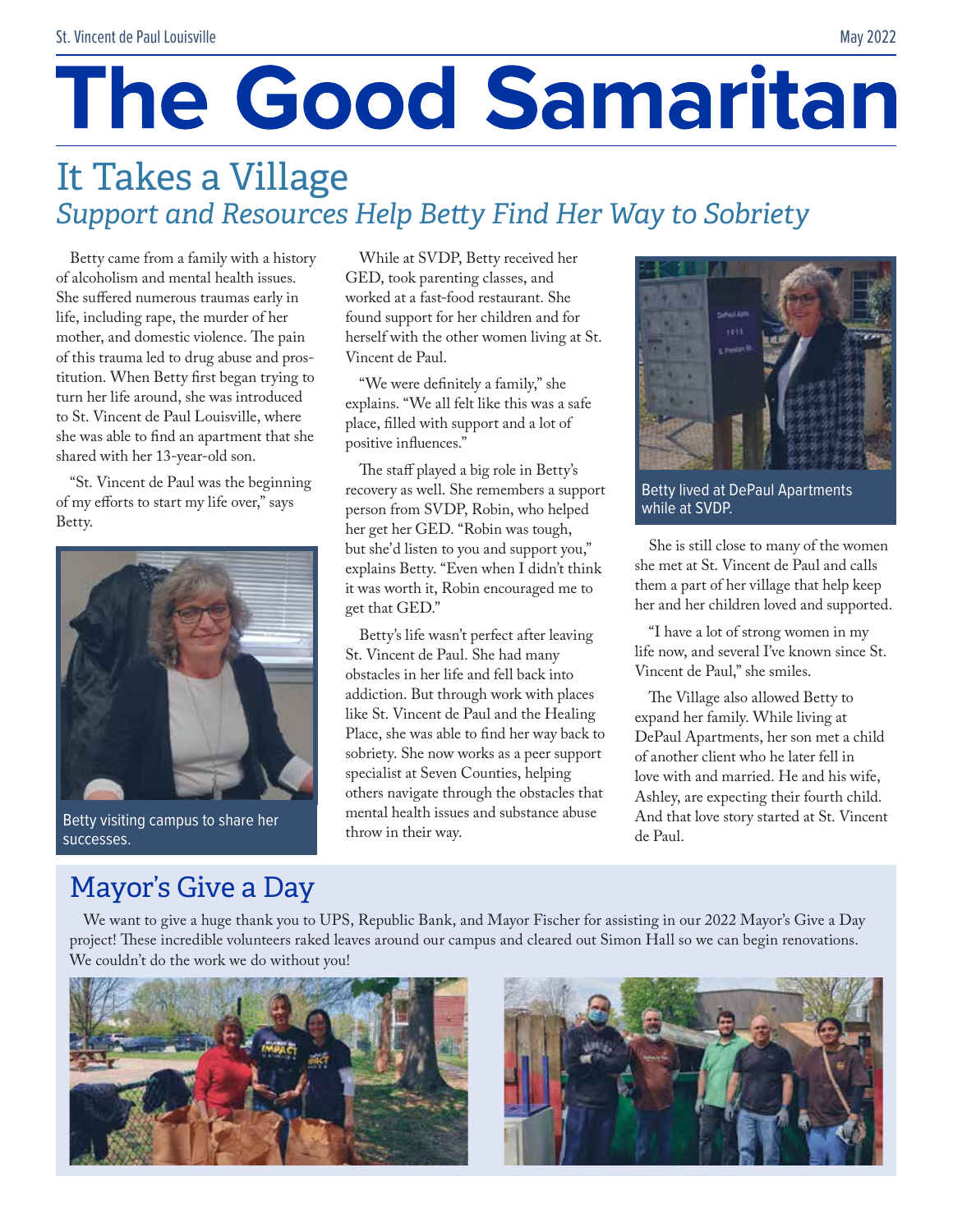

## The Good Samaritan

The monthly newsletter of St. Vincent de Paul Louisville

Send correspondence to PO Box 17126, Louisville, KY 40217-0126

Visit us at 1015-C South Preston Street, Louisville, KY 40203-2733

> Dave Calzi Executive Director

Donna Young Director of Conference Affairs & Volunteer Services

Beth Haendiges Marketing & Communications Coordinator

Send comments and change of address notifications to bhaendiges@svdplou.org

## Our Mission

We house, feed, and support those in need with compassion and dignity.

## Support SVDP

To find out more about our work or make a donation, visit our website.

## svdplou.org



## Celebrating Motherhood: *Roses & Rosé Success!*

We want to thank the over 140 guests who attended Roses & Rosé on Saturday, April 30. The event included a meal, wine tasting, silent auction, vendors, and time to celebrate motherhood.

The brunch opened with welcomes from our Board Chair, Carleen Herde, Executive Director Dave Calzi, and Chief Operating Officer Jennifer Clark. Former Metro Council Member Barbara Sexton Smith then spoke about women and motherhood. Prior to the meal, Donna Koenig said grace.

We are grateful for all who attended our record-breaking event, and we would like to thank the following sponsors for helping to make the event possible:

#### Zoeller

Today's Woman Scarlet & Olivia Boutique The Law Offices of Nellie Draus Stallings Rivertowne Liquors

St. Bernadette Parish

St. Edward Parish

St. Stephen Martyr Parish



Our thanks, too, to all those who donated items for the silent auction: **Pinot's Palette Viva Art Speed Art Museum Beth Haendiges Total Wine & More YogaST8 Kendra Scott The Urban Market Old 502 Winery Cincinnati Reds The Prickly Pear The Lohman Law Offices, P.S.C. Merkley Kendrick Jewelers Physician's Center for Beauty Amy Steele Kathleen Browning Racing Louisville Earth and Spirit Center St. Joseph's Orphanage Nellie Stallings Jim Erwin Louisville Public Media Bee Sweet Designs**





Over 140 guests were in attendance on Saturday, April 30.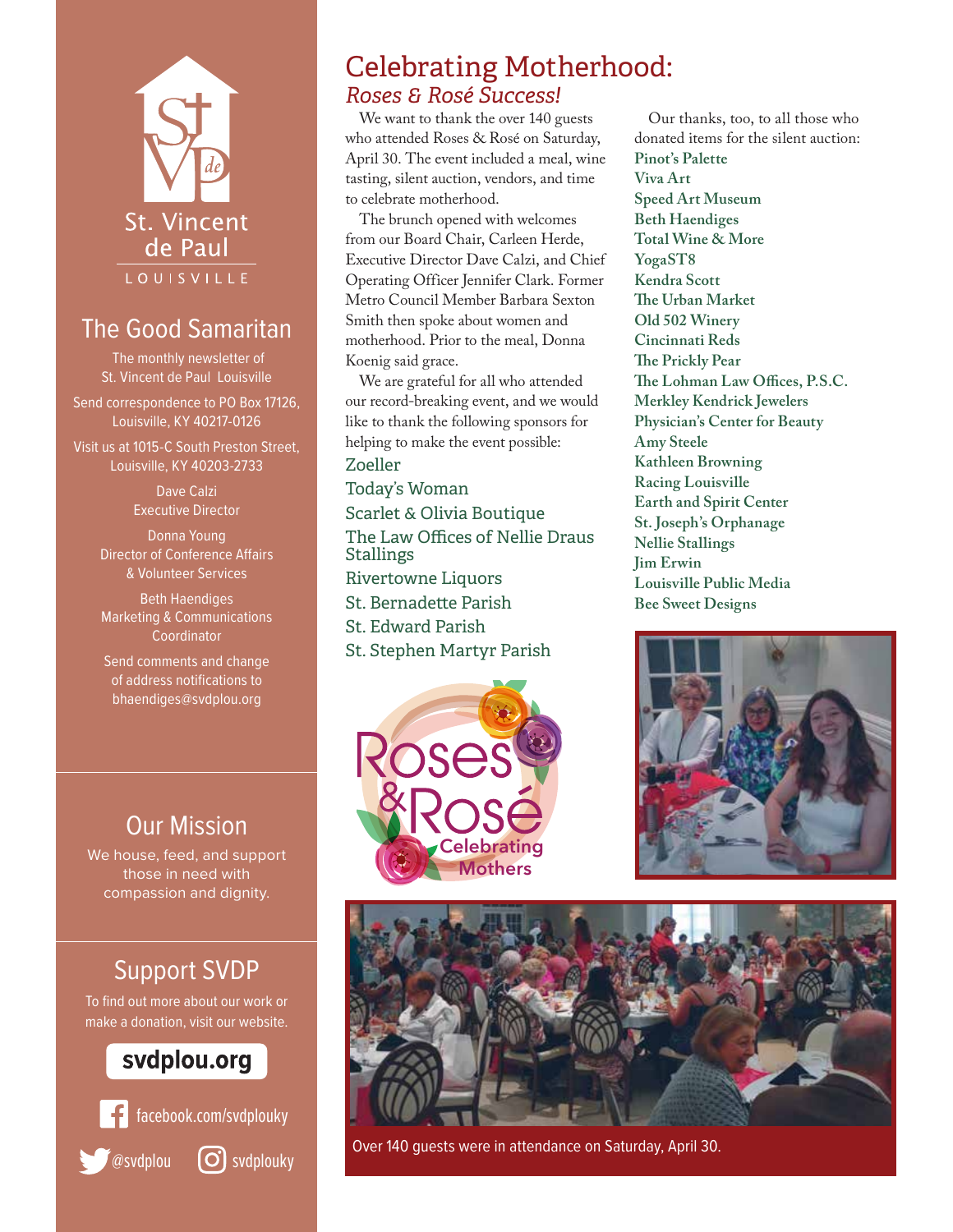# By the Numbers October 2021 - February 2022

**Permanent Housing Programs** (All scattered site, all on-campus apartments, except Tranquil House)

- 404 people were served since October 1, 2021.
- Of those 404, 115 are individuals, the remaining 289 are part of 82 families
- 177 of these people were children.
- 89% of those who exited our program did not return to homelessness.

#### **Ozanam Inn Shelter**

- 254 men served since October 1, 2021.
- 23 people exited to stable housing

#### **VA Program**

- 32 men have been served since October 1, 2021
- Since October, 67% of men served have exited to permanent housing

#### **Tranquil House**

- 15 people served since October 1, 2021
- 70% increased or maintained mental health services
- 70% increased their participation in the community, attending events, group counseling, or other social/emotional activities.

#### **Family Success Center**

- 30 Students registered for the after school program for the 2021/22 school year. The average attendance has been 17.
- 81% of students have improved their site word skills in reading.
- 87.5% of students are now reading at grade level. (Our goal is to be at 90% by the end of the 2021-22 school year.)
- 100% of students have demonstrated increased STEM skills and knowledge.

#### **Mental Health and Substance Use Program** (Clinical Services)

- 173 households have been served since October 1, 2021.
- 233 crises have been resolved, with a 99% success rte.
- 96% of participants in individual counseling report making progress on a therapeutic goal.

### Planting Trees for the Future

TreesLouisville planted trees around the St. Vincent de Paul Louisville campus in March this year. TreesLouisville works to protect and expand Louisville's urban forest through tree planting, public awareness, education, and collaboration.

By planting on our campus, Trees-Louisville will provide shade for our residents and connect them with nature. The trees will also work to reduce the overall temperatures of the Shelby Park neighborhood.



TreesLouisville volunteers planting a tree near Tranquil House.

# Save the Date

**UPCOMING EVENTS AT ST. VINCENT DE PAUL LOUISVILLE**



**Tour de Change May 10th** 

**Give for Good**

**September 15th** 

# **Clubs & Cocktails**

**September 19th**



Our thanks to SOS International for donating gloves and masks to our Open Hand Kitchen to ensure the safety of our staff, volunteers, and those in need.

Thanks to their generosity, our kitchen is well-equipped to maintain our safety protocols.